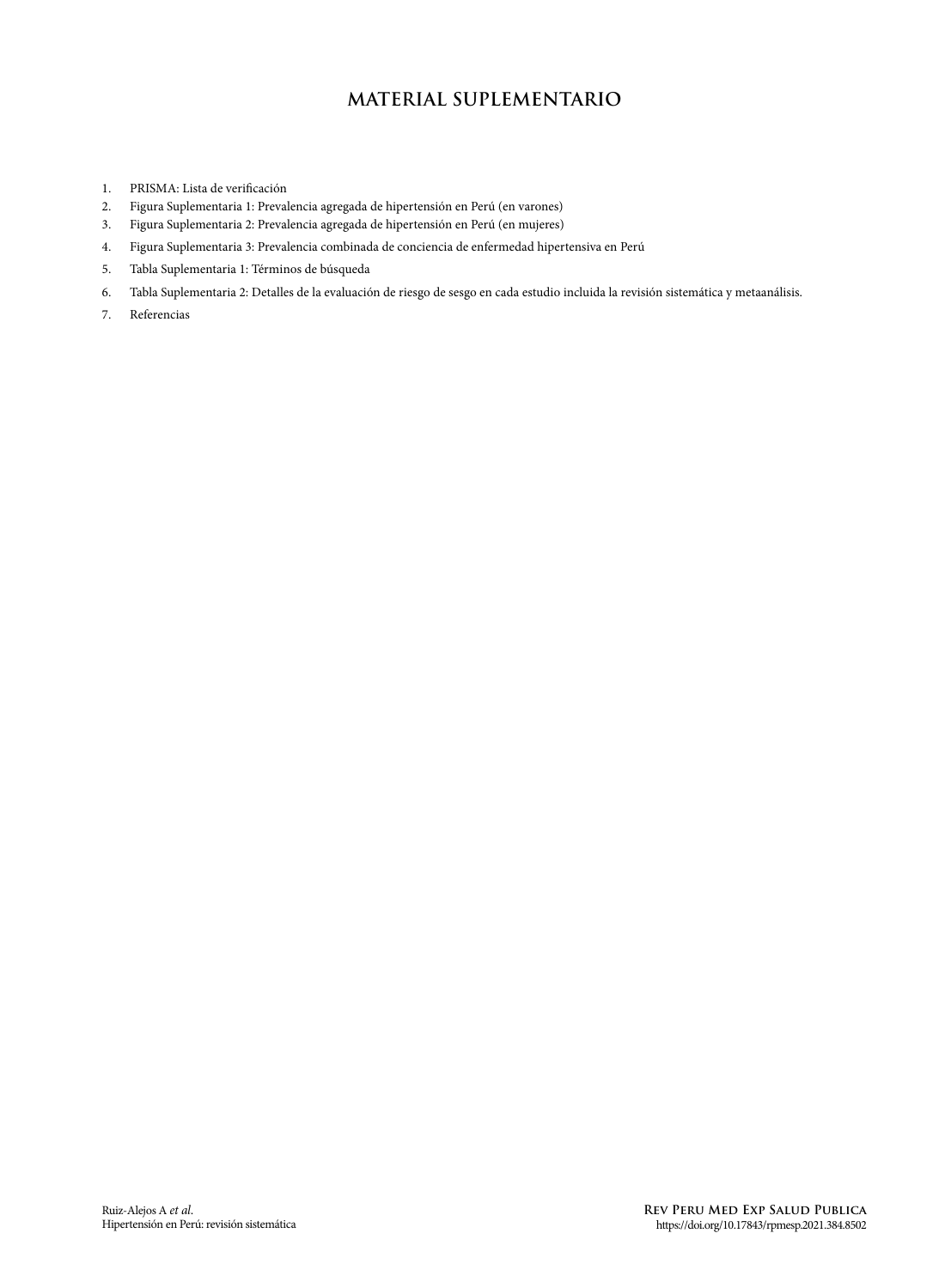### **PRISMA CHECKLIST**

| <b>Section and Topic</b>                                                                                                                                                                                                                         | Checklist item<br>Item#                                                                                          |                                                                                                                                                                                                                                                                                                            | Location<br>where item is<br>reported |  |  |
|--------------------------------------------------------------------------------------------------------------------------------------------------------------------------------------------------------------------------------------------------|------------------------------------------------------------------------------------------------------------------|------------------------------------------------------------------------------------------------------------------------------------------------------------------------------------------------------------------------------------------------------------------------------------------------------------|---------------------------------------|--|--|
| <b>TITLE</b>                                                                                                                                                                                                                                     |                                                                                                                  |                                                                                                                                                                                                                                                                                                            |                                       |  |  |
| Title                                                                                                                                                                                                                                            | $\mathbf{1}$<br>Identify the report as a systematic review.                                                      |                                                                                                                                                                                                                                                                                                            | $\mathbf{1}$                          |  |  |
| <b>ABSTRACT</b>                                                                                                                                                                                                                                  |                                                                                                                  |                                                                                                                                                                                                                                                                                                            |                                       |  |  |
| Abstract                                                                                                                                                                                                                                         | 2                                                                                                                | See the PRISMA 2020 for Abstracts checklist.                                                                                                                                                                                                                                                               |                                       |  |  |
| <b>INTRODUCTION</b>                                                                                                                                                                                                                              |                                                                                                                  |                                                                                                                                                                                                                                                                                                            |                                       |  |  |
| 3<br>Rationale<br>Describe the rationale for the review in the context of existing knowledge.                                                                                                                                                    |                                                                                                                  | 6                                                                                                                                                                                                                                                                                                          |                                       |  |  |
| $\overline{4}$<br>Objectives<br>Provide an explicit statement of the objective(s) or question(s) the review addresses.                                                                                                                           |                                                                                                                  | 6                                                                                                                                                                                                                                                                                                          |                                       |  |  |
| <b>METHODS</b>                                                                                                                                                                                                                                   |                                                                                                                  |                                                                                                                                                                                                                                                                                                            |                                       |  |  |
| Eligibility criteria                                                                                                                                                                                                                             | 5<br>Specify the inclusion and exclusion criteria for the review and how studies were grouped for the syntheses. |                                                                                                                                                                                                                                                                                                            | $6 - 7$                               |  |  |
| Information sources                                                                                                                                                                                                                              | 6                                                                                                                | Specify all databases, registers, websites, organisations, reference lists and other sources searched or consulted<br>to identify studies. Specify the date when each source was last searched or consulted.                                                                                               | $\overline{7}$                        |  |  |
| 7<br>Search strategy                                                                                                                                                                                                                             |                                                                                                                  | Present the full search strategies for all databases, registers and websites, including any filters and limits used.                                                                                                                                                                                       | 7                                     |  |  |
| Specify the methods used to decide whether a study met the inclusion criteria of the review, including how<br>8<br>many reviewers screened each record and each report retrieved, whether they worked independently, and if<br>Selection process |                                                                                                                  |                                                                                                                                                                                                                                                                                                            | 7                                     |  |  |
|                                                                                                                                                                                                                                                  |                                                                                                                  | applicable, details of automation tools used in the process.                                                                                                                                                                                                                                               |                                       |  |  |
| Data collection process<br>9                                                                                                                                                                                                                     |                                                                                                                  | Specify the methods used to collect data from reports, including how many reviewers collected data from<br>each report, whether they worked independently, any processes for obtaining or confirming data from study<br>investigators, and if applicable, details of automation tools used in the process. | 8                                     |  |  |
|                                                                                                                                                                                                                                                  | 10a                                                                                                              | List and define all outcomes for which data were sought. Specify whether all results that were compatible<br>with each outcome domain in each study were sought (e.g. for all measures, time points, analyses), and if not,                                                                                | 8                                     |  |  |
| Data items                                                                                                                                                                                                                                       |                                                                                                                  | the methods used to decide which results to collect.                                                                                                                                                                                                                                                       |                                       |  |  |
|                                                                                                                                                                                                                                                  | 10 <sub>b</sub>                                                                                                  | List and define all other variables for which data were sought (e.g. participant and intervention<br>characteristics, funding sources). Describe any assumptions made about any missing or unclear information.                                                                                            | 8                                     |  |  |
| Study risk of bias<br>assessment                                                                                                                                                                                                                 | 11                                                                                                               | Specify the methods used to assess risk of bias in the included studies, including details of the tool(s) used,<br>how many reviewers assessed each study and whether they worked independently, and if applicable, details of<br>automation tools used in the process.                                    |                                       |  |  |
| <b>Effect measures</b>                                                                                                                                                                                                                           | 12                                                                                                               | Specify for each outcome the effect measure(s) (e.g. risk ratio, mean difference) used in the synthesis or<br>presentation of results.                                                                                                                                                                     | 8                                     |  |  |
|                                                                                                                                                                                                                                                  | 13a                                                                                                              | Describe the processes used to decide which studies were eligible for each synthesis (e.g. tabulating the study<br>intervention characteristics and comparing against the planned groups for each synthesis (item #5)).                                                                                    | $8 - 9$                               |  |  |
|                                                                                                                                                                                                                                                  | 13 <sub>b</sub>                                                                                                  | Describe any methods required to prepare the data for presentation or synthesis, such as handling of missing<br>summary statistics, or data conversions.                                                                                                                                                   | $8 - 9$                               |  |  |
|                                                                                                                                                                                                                                                  | 13c                                                                                                              | Describe any methods used to tabulate or visually display results of individual studies and syntheses.                                                                                                                                                                                                     | $8 - 9$                               |  |  |
| Synthesis methods                                                                                                                                                                                                                                |                                                                                                                  | Describe any methods used to synthesize results and provide a rationale for the choice(s). If meta-                                                                                                                                                                                                        |                                       |  |  |
|                                                                                                                                                                                                                                                  | 13d                                                                                                              | analysis was performed, describe the model(s), method(s) to identify the presence and extent of statistical<br>heterogeneity, and software package(s) used.                                                                                                                                                | $8 - 9$                               |  |  |
|                                                                                                                                                                                                                                                  | 13e                                                                                                              | Describe any methods used to explore possible causes of heterogeneity among study results (e.g. subgroup<br>analysis, meta-regression).                                                                                                                                                                    | $8 - 9$                               |  |  |
|                                                                                                                                                                                                                                                  | 13f                                                                                                              | Describe any sensitivity analyses conducted to assess robustness of the synthesized results.                                                                                                                                                                                                               | $8 - 9$                               |  |  |
| Reporting bias assessment                                                                                                                                                                                                                        | 14                                                                                                               | Describe any methods used to assess risk of bias due to missing results in a synthesis (arising from reporting<br>biases).                                                                                                                                                                                 | $8 - 9$                               |  |  |
| Certainty assessment                                                                                                                                                                                                                             | 15                                                                                                               | Describe any methods used to assess certainty (or confidence) in the body of evidence for an outcome.                                                                                                                                                                                                      | $8 - 9$                               |  |  |
| <b>RESULTS</b>                                                                                                                                                                                                                                   | 16a                                                                                                              | Describe the results of the search and selection process, from the number of records identified in the search                                                                                                                                                                                              | 9                                     |  |  |
| Study selection                                                                                                                                                                                                                                  | 16 <sub>b</sub>                                                                                                  | to the number of studies included in the review, ideally using a flow diagram.<br>Cite studies that might appear to meet the inclusion criteria, but which were excluded, and explain why they                                                                                                             | 9                                     |  |  |
|                                                                                                                                                                                                                                                  |                                                                                                                  | were excluded.                                                                                                                                                                                                                                                                                             |                                       |  |  |
| Study characteristics                                                                                                                                                                                                                            | 17                                                                                                               | Cite each included study and present its characteristics.                                                                                                                                                                                                                                                  | 9                                     |  |  |
| Risk of bias in studies<br>Results of individual studies                                                                                                                                                                                         | 18<br>19                                                                                                         | Present assessments of risk of bias for each included study.<br>For all outcomes, present, for each study: (a) summary statistics for each group (where appropriate) and (b)                                                                                                                               | $9 - 10$<br>$9 - 10$                  |  |  |
|                                                                                                                                                                                                                                                  | 20a                                                                                                              | an effect estimate and its precision (e.g. confidence/credible interval), ideally using structured tables or plots.<br>For each synthesis, briefly summarise the characteristics and risk of bias among contributing studies.                                                                              | 10                                    |  |  |
| Results of syntheses                                                                                                                                                                                                                             | 20 <sub>b</sub>                                                                                                  | Present results of all statistical syntheses conducted. If meta-analysis was done, present for each the summary<br>estimate and its precision (e.g. confidence/credible interval) and measures of statistical heterogeneity. If                                                                            | 10                                    |  |  |
|                                                                                                                                                                                                                                                  | 20c                                                                                                              | comparing groups, describe the direction of the effect.<br>Present results of all investigations of possible causes of heterogeneity among study results.                                                                                                                                                  | 10                                    |  |  |
|                                                                                                                                                                                                                                                  | 20 <sub>d</sub>                                                                                                  | Present results of all sensitivity analyses conducted to assess the robustness of the synthesized results.                                                                                                                                                                                                 | 10                                    |  |  |
|                                                                                                                                                                                                                                                  |                                                                                                                  |                                                                                                                                                                                                                                                                                                            |                                       |  |  |
| Reporting biases                                                                                                                                                                                                                                 | 21                                                                                                               | Present assessments of risk of bias due to missing results (arising from reporting biases) for each synthesis<br>assessed.                                                                                                                                                                                 |                                       |  |  |
| Certainty of evidence<br><b>DISCUSSION</b>                                                                                                                                                                                                       | 22                                                                                                               | Present assessments of certainty (or confidence) in the body of evidence for each outcome assessed.                                                                                                                                                                                                        | 10                                    |  |  |
|                                                                                                                                                                                                                                                  | 23a                                                                                                              | Provide a general interpretation of the results in the context of other evidence.                                                                                                                                                                                                                          | $10 - 11$                             |  |  |
|                                                                                                                                                                                                                                                  | 23 <sub>b</sub>                                                                                                  | Discuss any limitations of the evidence included in the review.                                                                                                                                                                                                                                            | 11                                    |  |  |
| Discussion                                                                                                                                                                                                                                       | 23c                                                                                                              | Discuss any limitations of the review processes used.                                                                                                                                                                                                                                                      | 11                                    |  |  |
|                                                                                                                                                                                                                                                  | 23d                                                                                                              | Discuss implications of the results for practice, policy, and future research.                                                                                                                                                                                                                             | 11                                    |  |  |

From: Page MJ, McKenzie JE, Bossuyt PM, Boutron I, Hoffmann TC, Mulrow CD, *et al.* The PRISMA 2020 statement: an updated guideline for reporting systematic reviews. BMJ 2021;372:n71. doi: 10.1136/bmj.n71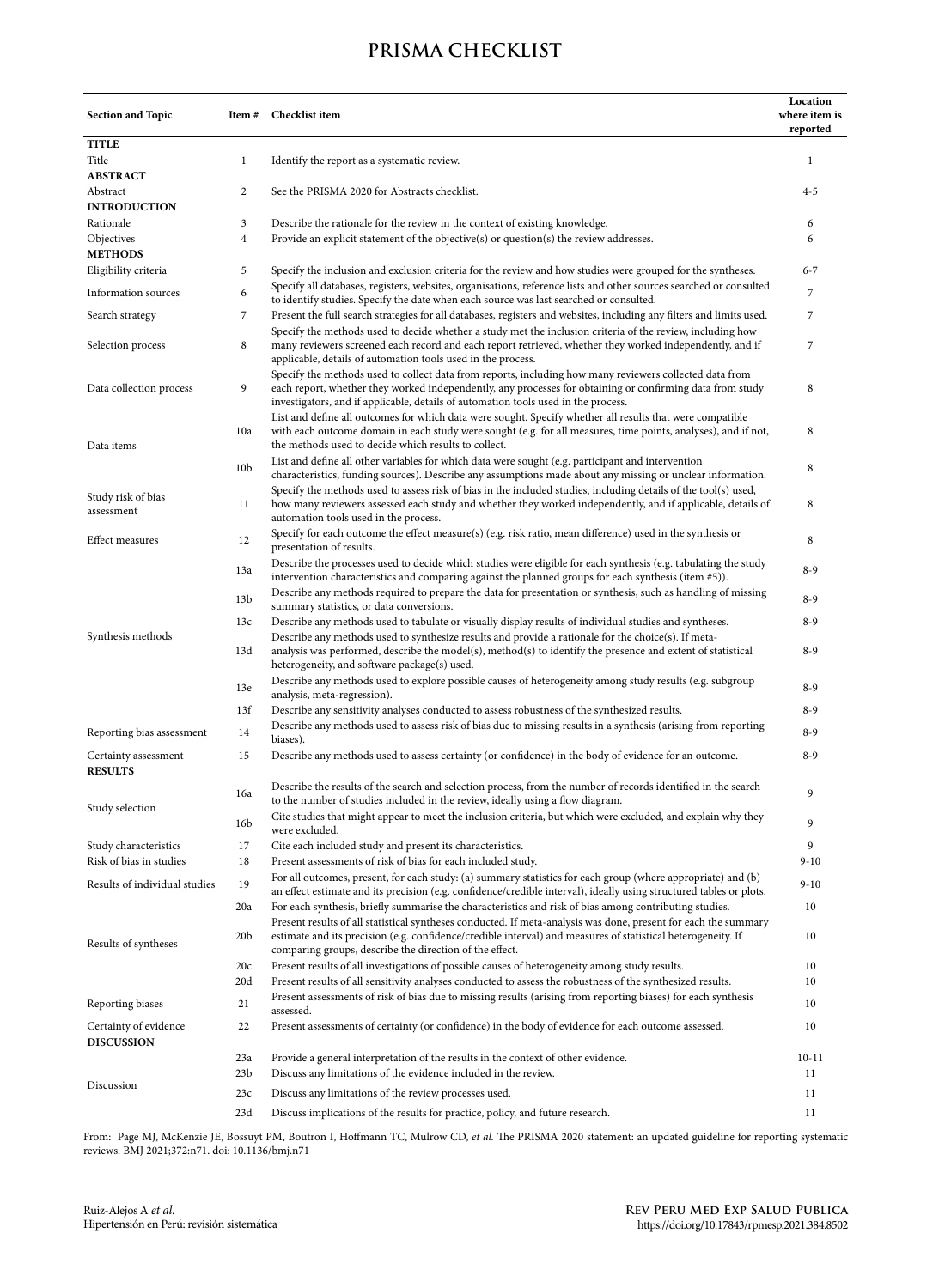

# Prevalencia de hipertensión

Estimado para varones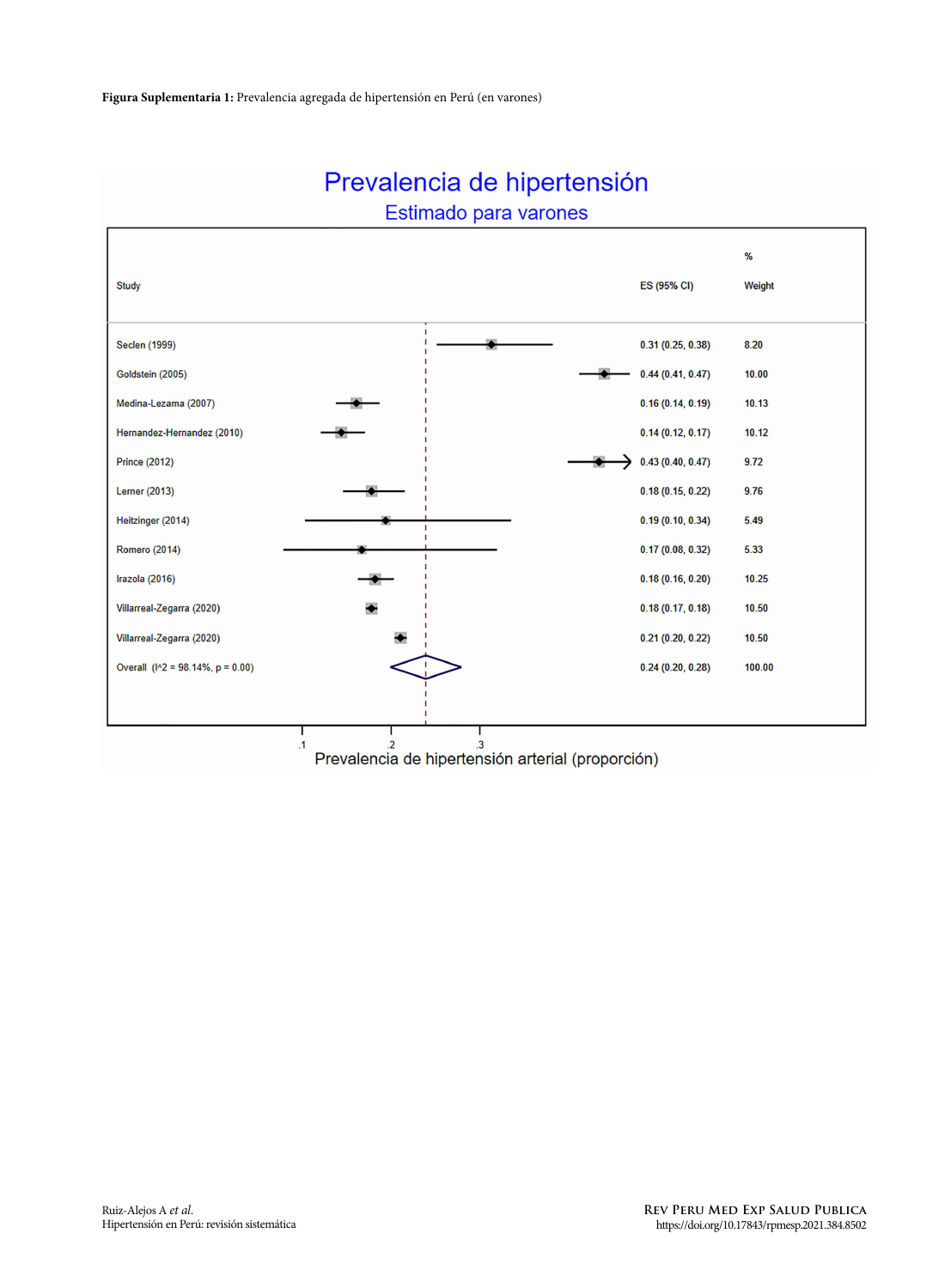

# Prevalencia de hipertensión Estimado para mujeres

Prevalencia de hipertensión arterial (proporción)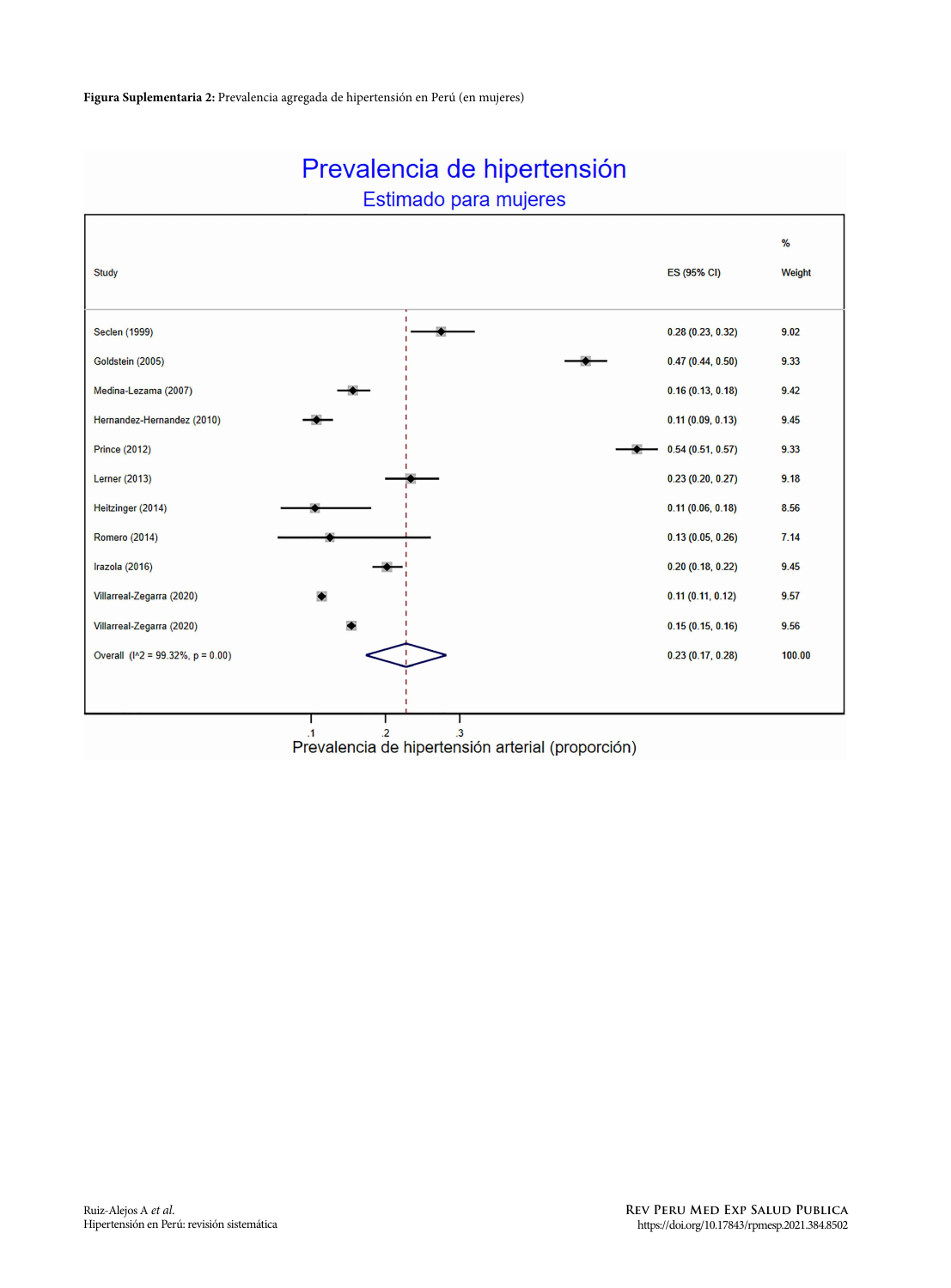

# Diagnóstico previo de enfermedad hipertensiva Estimado global

Prevalencia de conciencia de enfermedad hipertensiva (proporción)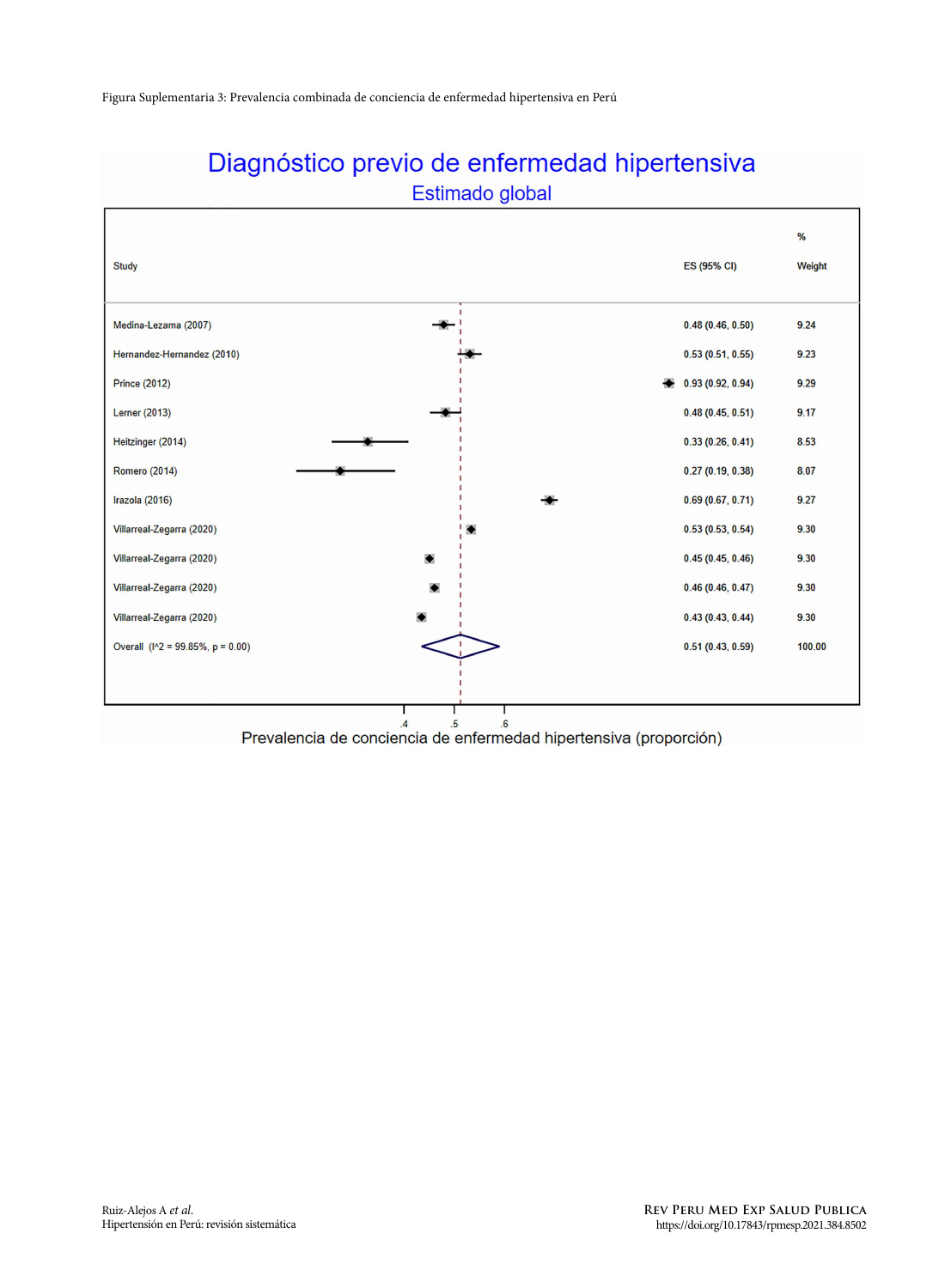#### **OVID (Embase, Medline and Global Health)**

| $\vert$ 1      | exp hypertension/                                                      |  |  |  |
|----------------|------------------------------------------------------------------------|--|--|--|
| 2              | hypertens\$.mp                                                         |  |  |  |
| $\overline{3}$ | "high blood pressure".mp                                               |  |  |  |
| $\overline{4}$ | "raised blood pressure".mp                                             |  |  |  |
| 5              | "elevated blood pressure".mp                                           |  |  |  |
| 6              | (("high" OR "elevated" OR "raised") AND "systolic blood pressure").mp  |  |  |  |
| $\overline{7}$ | (("high" OR "elevated" OR "raised") AND "diastolic blood pressure").mp |  |  |  |
| 8              | 1 or 2 or 3 or 4 or 5 or 6 or 7 or 8                                   |  |  |  |
| 9              | Peru                                                                   |  |  |  |
| 10             | Peru*.mp                                                               |  |  |  |
| 11             | 9 or 10                                                                |  |  |  |
| 12             | 8 AND 11                                                               |  |  |  |
| 13             | remove duplicates from 12                                              |  |  |  |

#### **LILACS**

((hipertensión) OR (presión arterial elevada) OR (presión arterial alta) OR (hipertensión sistólica) OR (hipertensión diastólica) OR (presión arterial sistólica elevada) OR (presión arterial diastólica elevada) OR (presión arterial sistólica alta) OR (presión arterial diastólica alta)) AND ((Perú) OR (Peru) OR (peru))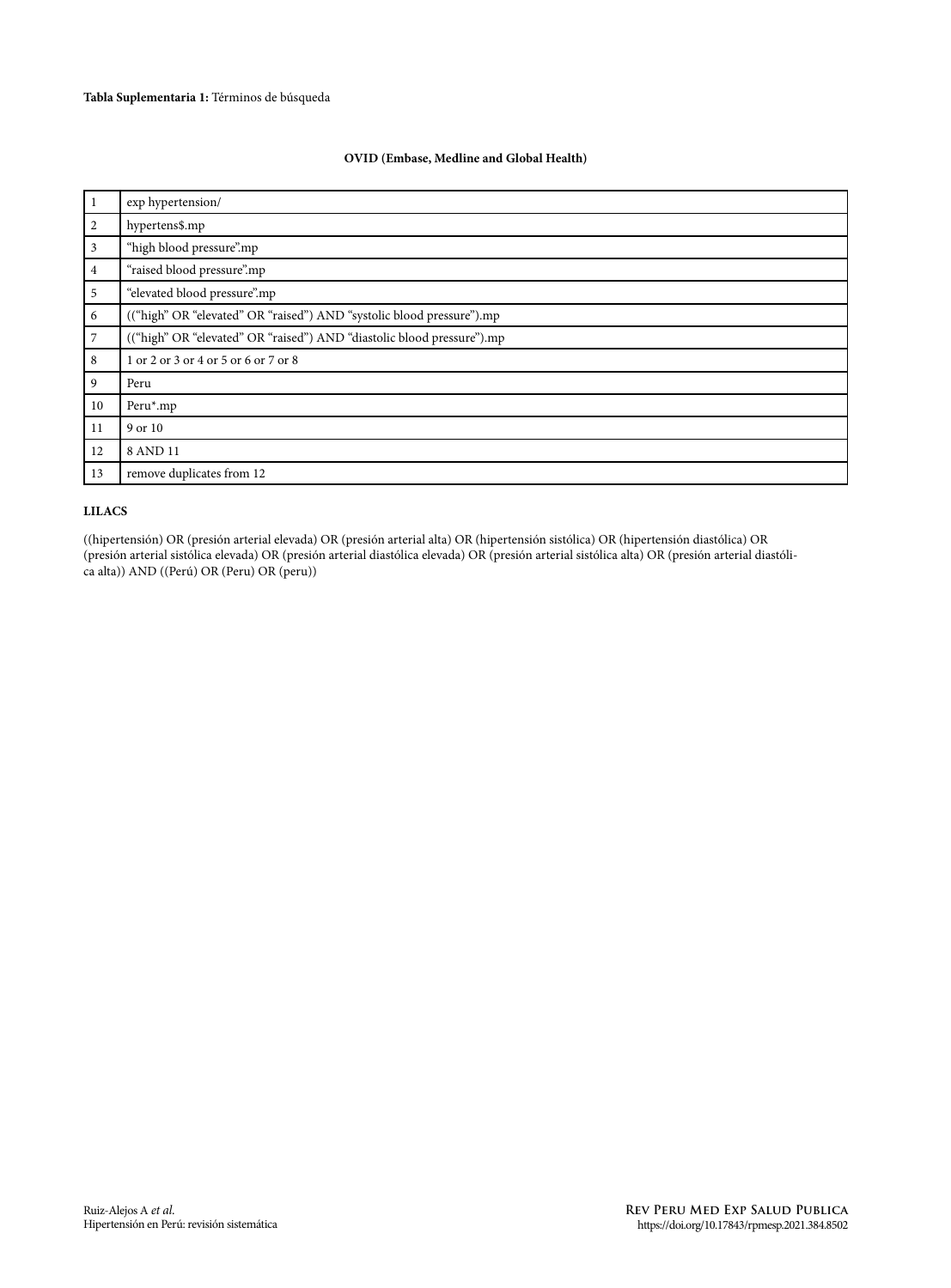| Tabla Suplementaria 2: Detalles de la evaluación de riesgo de sesgo en cada estudio incluido la revisión sistemática y metaanálisis |  |
|-------------------------------------------------------------------------------------------------------------------------------------|--|
|-------------------------------------------------------------------------------------------------------------------------------------|--|

| Estudio                            | Representatividad<br>de la muestra <sup>1</sup> | Tamaño de<br>muestra <sup>2</sup> | N <sub>o</sub><br>respuesta <sup>3</sup> | Evaluación del<br>desenlace de interés <sup>4</sup> | <b>Test</b><br>estadístico <sup>5</sup> |
|------------------------------------|-------------------------------------------------|-----------------------------------|------------------------------------------|-----------------------------------------------------|-----------------------------------------|
| Estudios de Prevalencia            |                                                 |                                   |                                          |                                                     |                                         |
| Seclen, 1999 [1]                   | $\, {\bf B}$                                    | $\, {\bf B}$                      | $\mathsf C$                              | $\mathbf D$                                         | $\, {\bf B}$                            |
| Goldstein, 2005 <sup>[2]</sup>     | A                                               | $\mathbf{A}$                      | $\mathsf C$                              | $\mathbf{A}$                                        | $\mathbf{A}$                            |
| Medina-Lezama, 2007 <sup>[3]</sup> | A                                               | $\mathbf{A}$                      | A                                        | A                                                   | A                                       |
| Hernández-Hernández, 2010 [4]      | A                                               | $\mathbf{A}$                      | $\mathsf{C}$                             | A                                                   | A                                       |
| Prince, 2012 [5]                   | A                                               | $\mathbf{A}$                      | $\mathbf{A}$                             | A                                                   | A                                       |
| Lerner, 2013 [6]                   | A                                               | $\mathbf{A}$                      | A                                        | $\mathbf{A}$                                        | A                                       |
| Heitzinger, 2014 [7]               | A                                               | $\mathbf{A}$                      | A                                        | A                                                   | A                                       |
| Romero, 2014 [8]                   | $\, {\bf B}$                                    | $\mathbf{A}$                      | A                                        | A                                                   | A                                       |
| Arribas-Harten, 2015 [9]           | A                                               | $\mathbf{A}$                      | $\mathsf{C}$                             | $\mathbf{A}$                                        | A                                       |
| Irazola, 2016 [10]                 | A                                               | $\mathbf{A}$                      | A                                        | A                                                   | A                                       |
| Taype-Rondan, 2017 [11]            | A                                               | $\mathbf{A}$                      | A                                        | $\mathbf{A}$                                        | A                                       |
| Geldsetzer, 2019 [12]              | A                                               | $\mathbf{A}$                      | $\mathsf{A}$                             | A                                                   | A                                       |
| Barboza, 2020 [13]                 | B                                               | B                                 | $\mathsf{C}$                             | A                                                   | B                                       |
| Bernabe-Ortiz, 2020 [14]           | A                                               | $\mathbf{A}$                      | A                                        | $\mathbf{A}$                                        | $\mathbf{A}$                            |
| Villarreal-Zegarra, 2020 [15]      | A                                               | $\mathbf{A}$                      | $\mathsf{C}$                             | A                                                   | $\mathbf{A}$                            |
| Estudios de incidencia             |                                                 |                                   |                                          |                                                     |                                         |
| Bernabe-Ortiz, 2017 [11]           | A                                               | $\mathbf{A}$                      | A                                        | A                                                   | $\boldsymbol{A}$                        |
| Bernabe-Ortiz, 2017 [16]           | A                                               | $\mathbf{A}$                      | A                                        | A                                                   | $\mathbf{A}$                            |
| Bernabe-Ortiz, 2020 [14]           | A                                               | A                                 | A                                        | A                                                   | A                                       |
| Ruiz-Alejos, 2020 [17]             | A                                               | $\mathbf{A}$                      | A                                        | A                                                   | A                                       |

1 A) Realmente representativa de la muestra B) Parcialmente representativa de la muestra

2 A) Justificada y satisfactoria B) No justificada

3 A) La comparabilidad de las características entre los participantes y los no respondedores está establecida y la tasa de respuesta es satisfactoria.

B) La tasa de respuesta es insatisfactoria, o la comparabilidad entre los participantes y los no respondedores es insatisfactoria.

C) El estudio no presenta descripción de la tasa de respuesta, o de las características de los participantes vs no respondedores.

4 A) Evaluación ciega e independiente D) No descripción

5 A) El test estadístico utilizado es claramente descrito y apropiado para la medida del desenlace de interés, incluyendo los valores de intervalo de confianza y el nivel de valor de p D) No descripción o incompleta